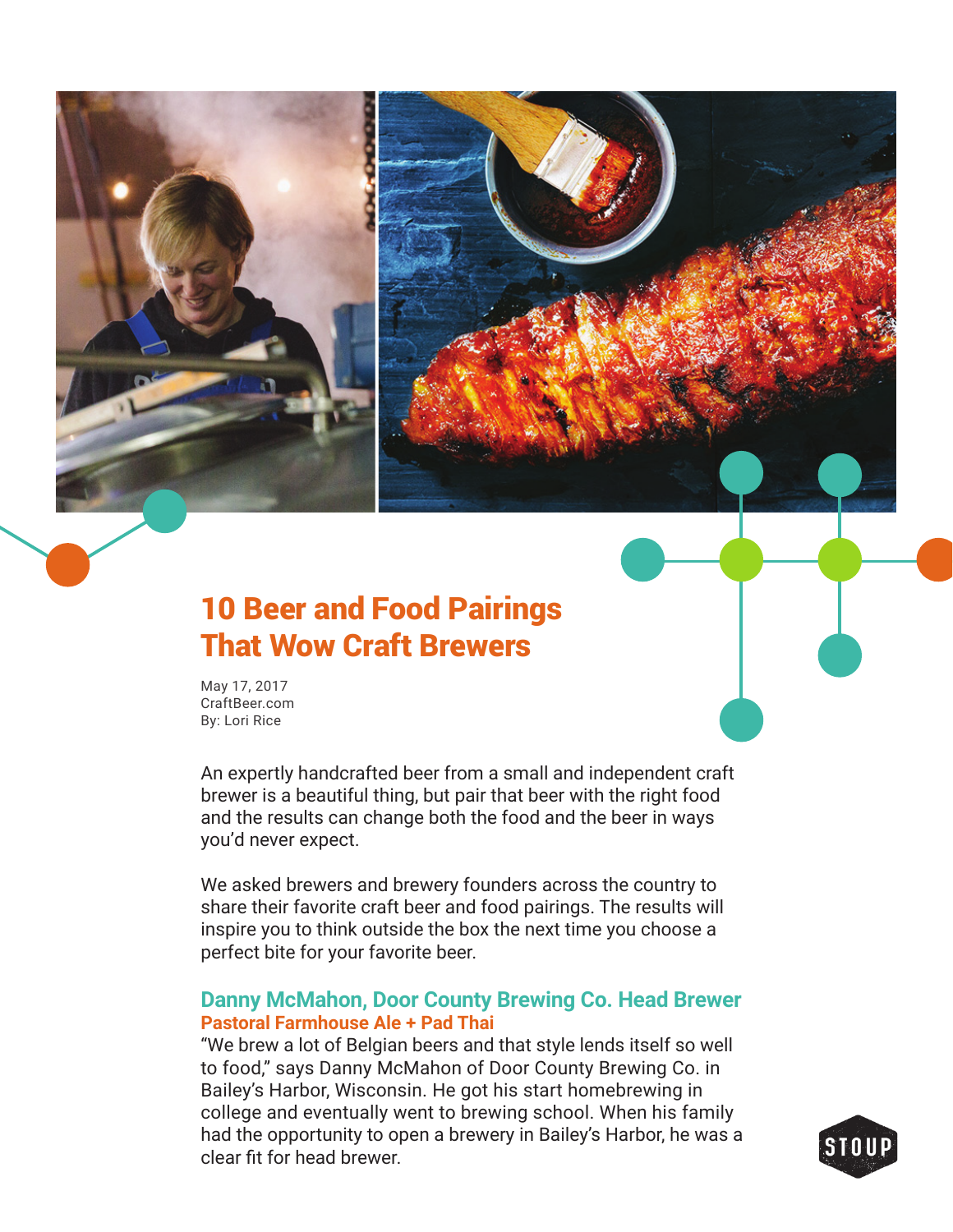McMahon shares that living in a rural area, they don't have access to a wide variety of Asian-inspired ingredients. But there is one Asian dish his family makes often, and it is his favorite to pair with their Pastoral Farmhouse Ale. "Pad Thai is one thing we can find all the ingredients for so we make a lot of Pad Thai at home." he says. "Belgian saisons have super dry spice complex without bombarding you with 50 different flavors," he says. This allows for the aromatics and spiciness of Southeast Asian foods, specifically their Pad Thai, to pair well with the juicy character of the yeast and the aromatics of the saison.

#### **Ting Su, Eagle Rock Brewery Co-Founder Yearling American Wild Ale + Lamb**

## "I grew up in a restaurant family so I am essentially the palate for the team," says Eagle Rock Brewery co-founder, Ting Su. That team includes Su along with her husband and her father-in- law who were avid homebrewers before the three opened the brewery in Los Angeles. Su is also the founder of the Women's Beer Forum, an educational forum that meets once per month and has hosted as many as 70 participants per meeting. "We incorporate pairings quite a bit," she says, adding that a recent forum topic was pairing beer with baking.

Su's favorite pairing is their Yearling, an American wild ale, with gamey meat, specifically lamb. "The funkiness matches really nicely with the gaminess," she says as she explains why the beer works so well with the meat. It's a balance of the richness that comes from the meat with the acidity of the wild ale.

# **Jason Alexander, Free Range Brewing Co-founder & Brewer**

#### **Cream of the Crop Cream Ale + Eastern Carolina Barbecue**

When asked about his favorite food to pair with beer, brewer, Jason Alexander, immediately says, "Eastern Carolina barbecue." "Whole hog, wood-smoked and vinegar-based sauce. Those are non-negotiable," he states when asked to define that type of barbecue.

At Charlotte's Free Range Brewing, their beers change all the time, but they do keep one staple beer on the menu and it is his favorite to pair with the barbecue. Cream of the Crop, a cream ale brewed with North Carolina malted grains, has a crisp sweetness that is balanced by the acidity of the pig. Alexander also adds, "Cornbread or hush puppies are served with it and they augment the flavor of the beer"

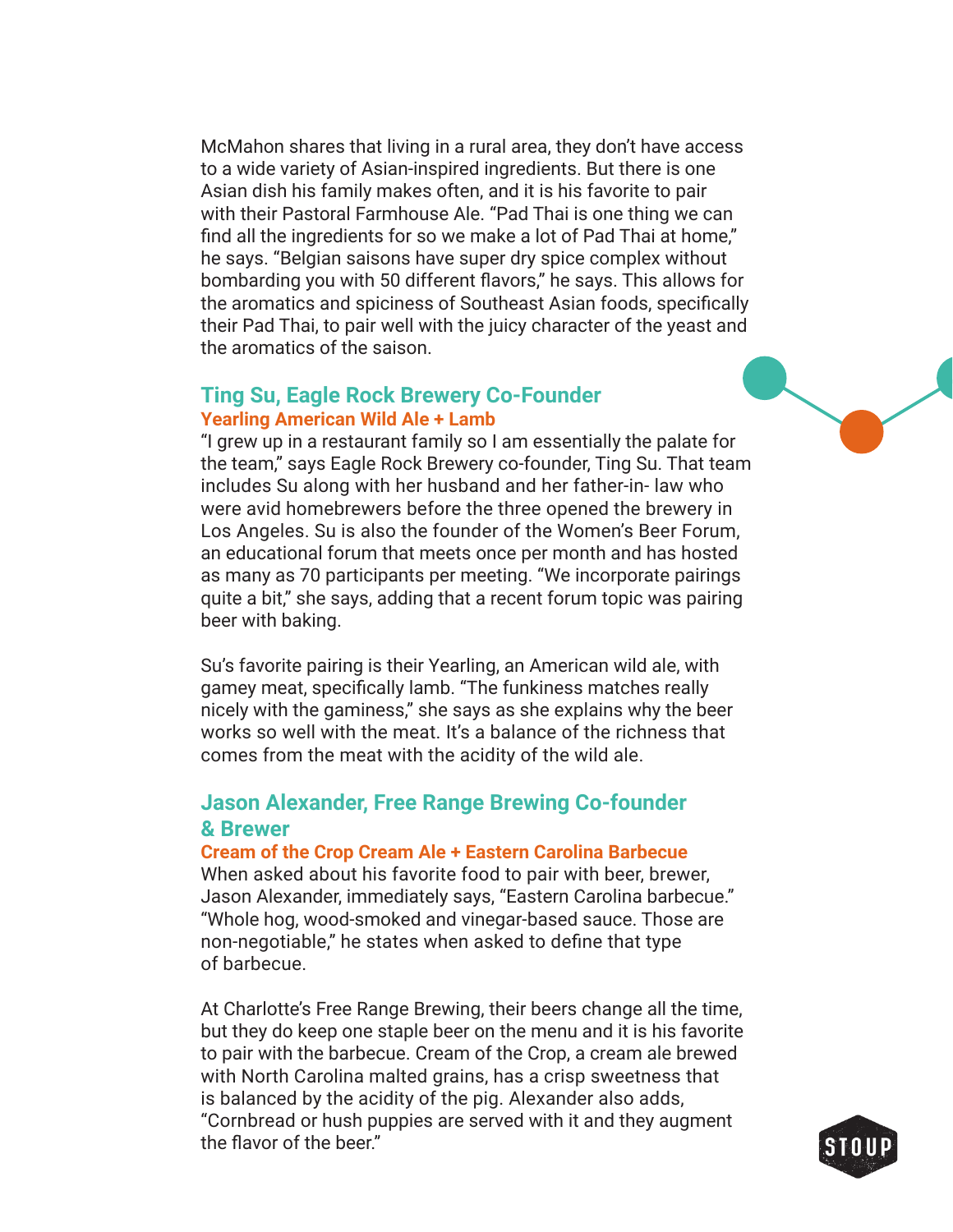But for him, this pairing is as much about the company as the flavors. Eastern Carolina barbecue is almost always a gathering food. "It's not just eating, but eating with people you care about being around," says Alexander. It makes both the food and the beer comforting and delicious.

# **Bailey Spaulding, Jackalope Brewing Co. CEO & Brewmaster**

#### **Rampo Red Rye Ale + Banana Pudding**

Jackalope Brewing Company in Nashville was established because of brewmaster Bailey Spaulding's love for beer. She describes it as, "A passion for creating something, and the perfect blend of art and science." The brewmaster also adds, "Being an active part of your community is a fun way to spend your time."

According to Spaulding, one of their beers that has somewhat of a local cult following is Rampo, a red rye ale. She describes it as being like an Irish red, but with some spice that comes from the rye. Her pick for a pairing? Banana pudding. Specifically, banana pudding from the popular hot chicken spot, Haddie B's. "It has a nice malty backbone. Rye gives it some spice and it dries out in the finish," Spaulding says of the beer. It's these qualities that balance out the sweet creaminess of the dessert.

# **Robyn Schumacher, Stoup Brewing Co-Founder & Brewer**

#### **Stoup's Robust Porter + Short Ribs**

Robyn Schumacher's brewing inspiration comes from the camaraderie of the brewing community and the joy of harvesting the power of living organisms to create a beverage that brings happiness. "Before I'd even tried craft beer, I loved the communal aspect of drinking beer with friends at parties, around campfires and in loud bars," says the brewer and Certified Cicerone.

Regarding her favorite food and beer pairing, "There are so many delicious options! Don't make me choose!" she jokes. She shares that there is a strong Vietnamese community in Seattle and that her wife is Vietnamese making the cuisine one of her go-to favorites. Vietnamese short ribs with Stoup Brewing Robust Porter is her favorite combination. Schumacher explains, "The short ribs are slightly sweet so the maltiness of the porter complements the dark, caramelized sugars. We use several types of roasted malts in our porter, so the grilled beef and the roasted malts are a natural complement. The roasted malts also cut the richness of the beef fat very well."



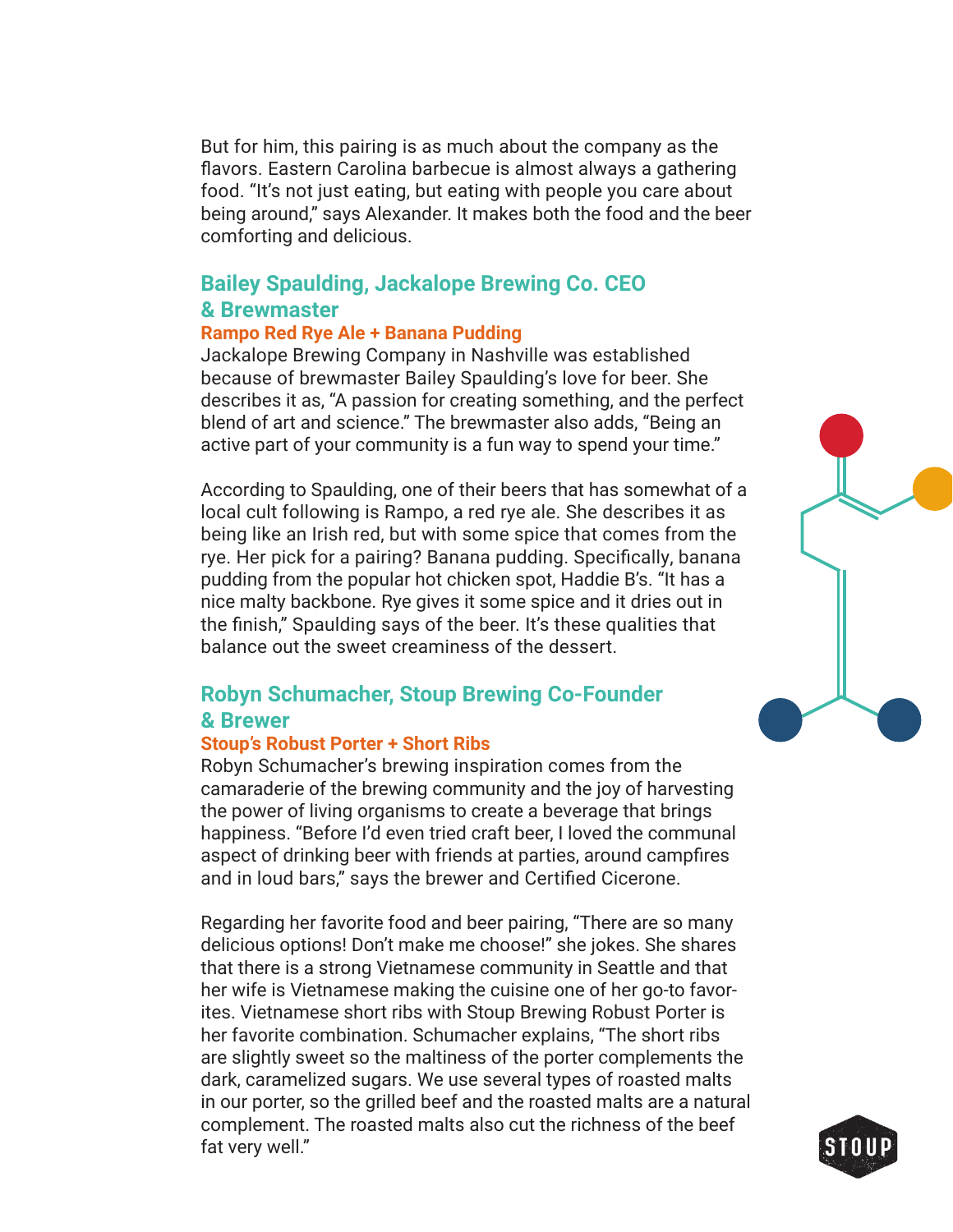## **Steph Cope, CraftHaus Brewery Founding Brewer Evocation Saison + Grilled/Poached Fish & Seafood**

A 12-month tour of the U.S. beer scene by Las Vegas' CraftHaus Brewery's Steph Cope laid the foundation for the beers they offer. "We identified key elements of our favorite breweries that we eventually emulated at CraftHaus Brewery. For example, we specialize in fewer (albeit still broad) styles, namely Belgian-styles and IPA's – the two styles I enjoy drinking and brewing the most," says the founding brewer.

It's one of these Belgian styles that she enjoys pairing with food, the CraftHaus Evocation Saison. She likes it best with grilled or poached fish and seafood. "Our saison has subtle notes of lemon, pepper and rye-spiciness. It is also dry and effervescent so it lends itself well to be paired with seafood dishes, helping balance any saltiness or oiliness of the dish." She sometimes takes things a step further and, in addition to pairing the beer with fish, she cooks with it, too. "I also enjoy using saison to poach the fish, then use the leftover broth to create a sauce. This brings out the nuanced flavors of the saison," she shares.

## **Harvey Kenney, Great Raft Brewing Chief Brewer Pale Lager + Raw Fish**

A career that began in biotech eventually led Harvey Kenney back to his love for beer and brewing. It's a journey that has taken him from California to Turkey, and currently to Shreveport, Louisiana, where he is the chief brewer at Great Raft Brewing. "Our inspiration is often from within and based on what we want to be drinking. A hoppy lager or funky saison. We brew what we like to drink," Kenney says.

His pick for a favorite beer and food pairing is a pale lager with raw fish. "The clean refreshing aspects of a good lager pairs beautifully with the delicate flavors of a good raw fish dish like Poke or sashimi. Both are perfect for showcasing quality, but not intensity of flavor," he explains. He also adds the same beer is a nice match for onion or vinegar-based salad dressings and the shoestring fried onions you can often find atop hamburgers.

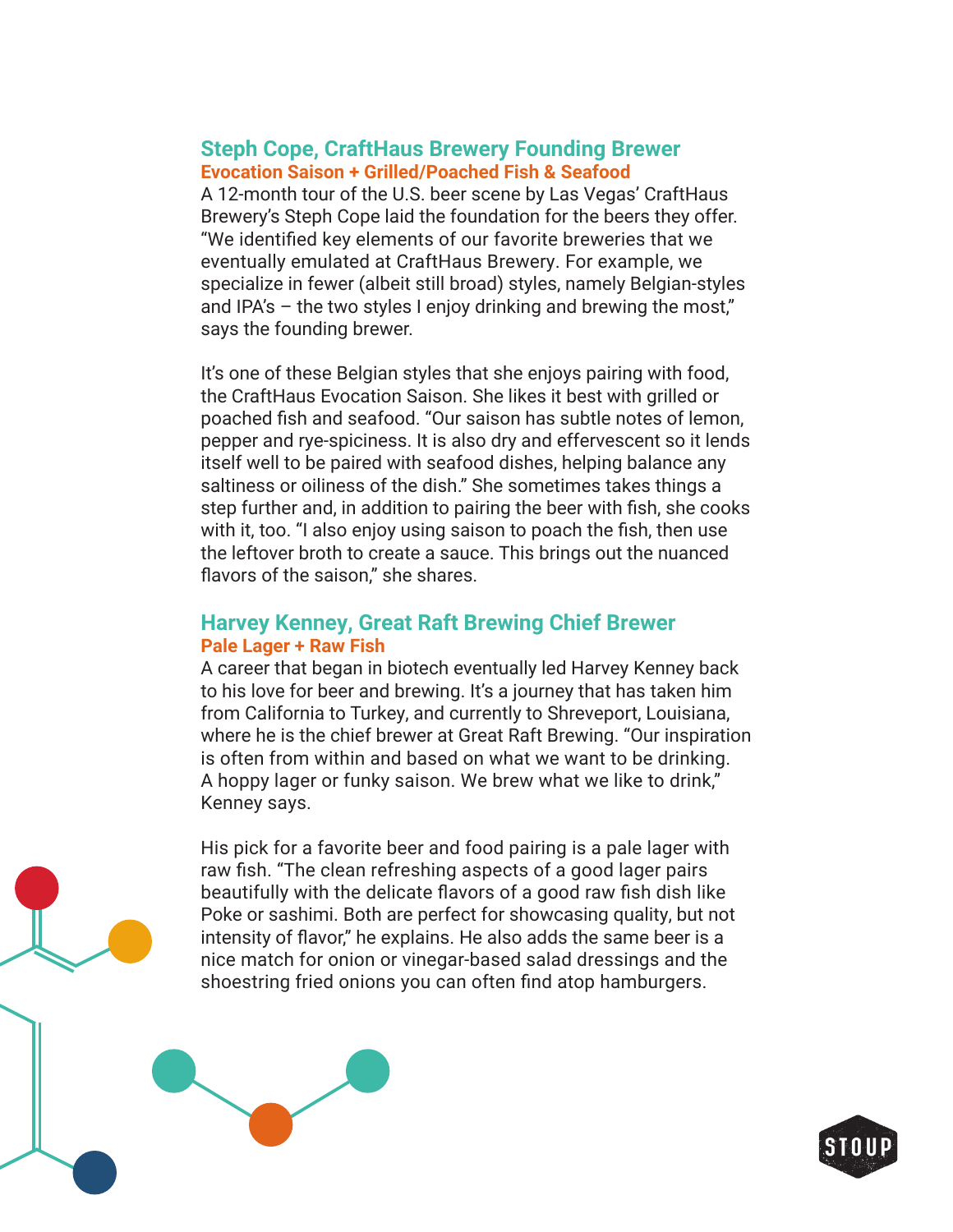

## **Cole Corbin, Maine Beer Company Director of Brewing Operations Lunch IPA + Fruit Tart**

For many, craft beer is their second career, but few spent career number one as an aerospace engineer, or what we commonly refer to as a "rocket scientist." But this is the path for Cole Corbin whose past as an avid homebrewer led to a career switch making him Director of Brewing Operations at Maine Beer Company in Freeport. "What draws me to making beer is that it's the perfect balance between science and art; using my creativity to come up with recipes with unique hop flavor combinations, while also using my scientific and engineering background to consider the variables during recipe design."

Corbin's perfect pairing is Maine Beer Company's Lunch IPA with Chef Emil's Passion Fruit Tart at Sur Lie, a restaurant in Portland, Maine. "This pairing was so special and memorable for me because I've never had a dessert paired with an IPA before," says Corbin. When explaining how the beer and dessert worked together, he says, "The tropical fruit flavor and aroma in our Lunch IPA melded seamlessly with the bright passion fruit flavors of the tart; each enhanced the intensity of the other and elevated both to a whole new level."

# **Kathy Davis, Abbey of the Holy Goats Founder, CEO and Brewer**

## **The Goat's Obsession Belgian-Style India Dark Ale + Dimmed Duck with Maple Syrup and Orange Glaze**

"I was introduced to Belgian beers and fell in love," says Kathy Davis, "Head Goat" and brewer at Abbey of the Holy Goats, as she shares about her journey in craft beer. Before opening the brewery, she went back to school to better understand the business side of brewing, and spent time perfecting her beers, centering them around food pairings.

Her favorite food pairing goes with their Belgian-style India dark ale, a beer she describes as being like a Belgian dark strong, but hopped up. "I pair it with dimmed duck that has a maple syrup, orange glaze. The richness of the duck is balanced perfectly against the bitterness of the hops, but the malty background of the beer brings out the smoky notes of the duck," Davis says.